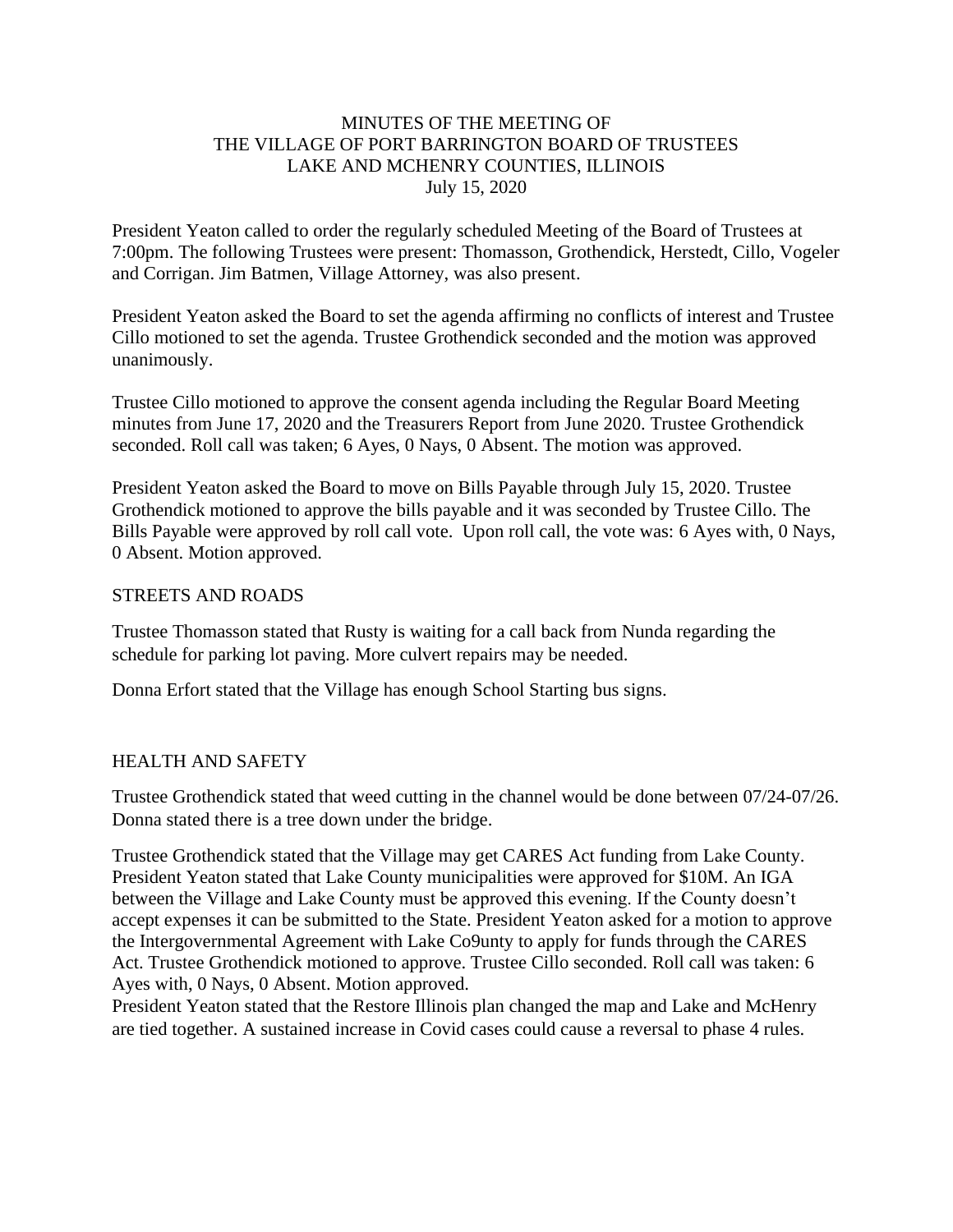## POLICE

Trustee Herstedt stated that scheduling for August was not set yet.

No quote has been received from Manhard to update zoning maps.

President Yeaton attended adjudication.

President Yeaton had a question on how many signs say;"No Parking Overnight" on Village streets. Donna Erfort will find out. Trustee Herstedt stated that overnight parking was enforced by Wauconda.

Trustee Herstedt stated there was a website that allows residents to report non-emergency issues or away-from-home for patrols. It will be posted on the website.

Jim Bateman found errors in the McHenry County Police contract. It will not be signed until a full review is complete.

## PARKS AND BEACHES

The Fox Trail Park sign will be cleared of vegetation. Caution tape will be put on the bleachers at Fox Trail Park. The Parks will not be opened yet. The concern is sanitation. President Yeaton remarked that State guidelines require bathrooms to be cleaned every 2 hours if open to the public. If the Port-o-potty at Hermann Park is not being cleaned 2 times/day it should be removed.

## BEE CITY

The Com Ed pollinator Grant in the amount of \$10,000.00 was received. A resolution to pass came with the packet. Trustee Cillo motioned to approve Resolution 233. Trustee Thomasson seconded. Roll call was taken: 6 Ayes with, 0 Nays, 0 Absent. Motion approved.

#### **FORESTRY**

Trees were received.

#### FINANCE

Trustees Corrigan and Grothendick met to transition committees.

Trustee Corrigan stated that 2 applications were received for the Village scholarship. Paige Richardson was selected by the Committee.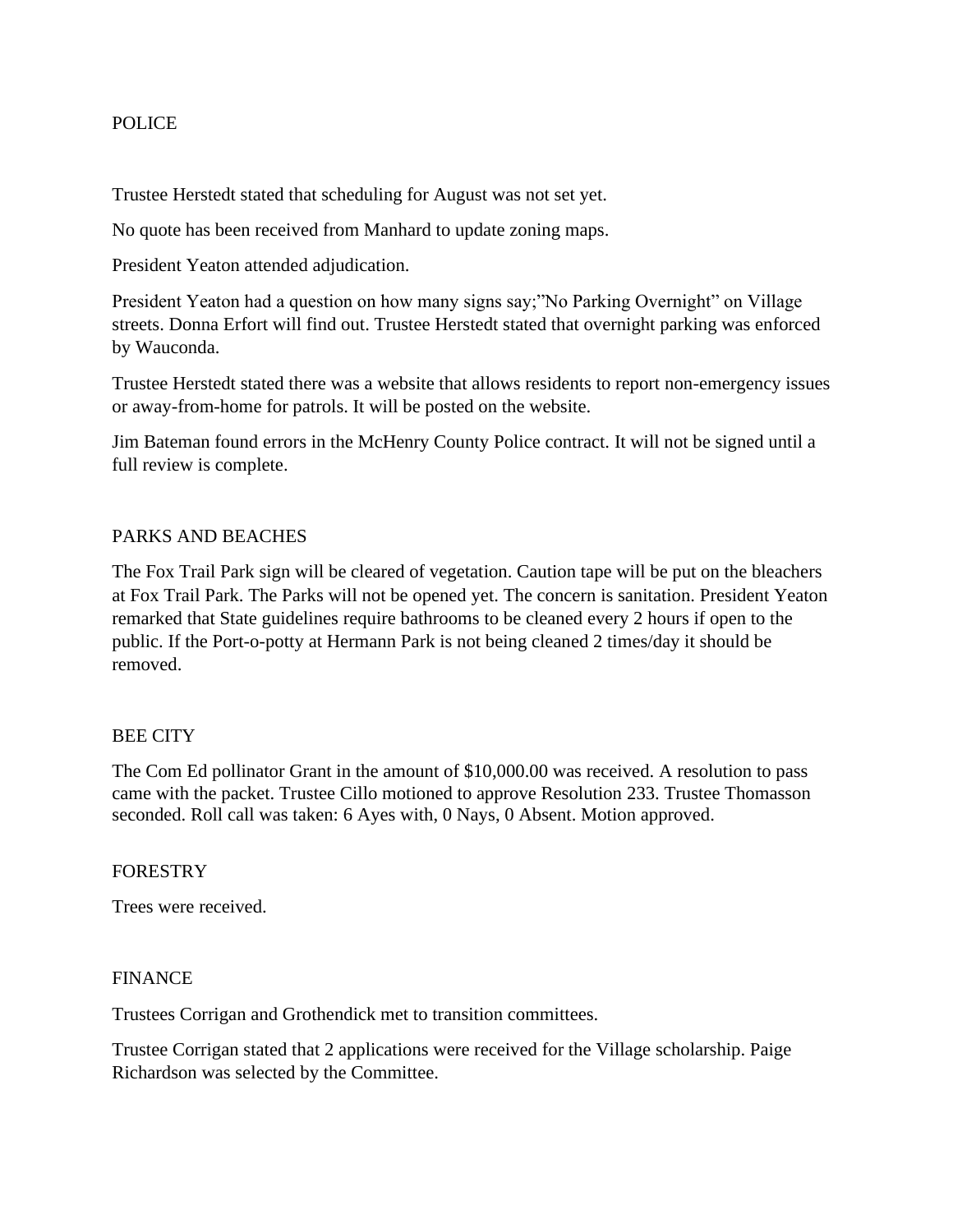Village Appropriation Ordinance 2020-7-1 was before the Board. Trustee Grothendick motioned to approve and Trustee Corrigan seconded. Roll call was taken: 6 Ayes with, 0 Nays, 0 Absent. Motion approved

Trustee Grothendick stated he wants to do periodic reviews with Committees to compare expenses with budgets.

Trustee Corrigan expressed concern with Police scheduling that exceeds budgeted amount. Trustee Vogeler stated that 23% of the Police budget had already been spent in just 2 months.

Trustee Herstedt stated he would not cut shifts with everyone at home. Trustee Vogeler asked if shifts were added. Trustee Grothendick and Herstedt will meet to review funds and allocation.

# BUILDING AND ZONING

Trustee Vogeler stated that Frank DeSort is negotiating with owners of houses on Eastwood. He is offering to waive the fines if they tear the houses down.

## ADMINISTRATION

The Audit is being done remotely.

The Post Office applied the bulk mail wrong but it is being corrected.

The initial documents for the pollinator grant were sent.

The County approved the Heron Room as a polling place. Sanitation crews will come in before and after.

## PLANNING COMMISSION

President Yeaton stated that they discussed the Comprehensive Plan and considered golf carts. Mike Weiner asked if there was any liability incurred by the Village if golf carts were allowed. Jim Bateman responded that tort immunity provides protection from liability.

## PBWWC

Jody Thelin said the Village is getting a No-Wake sign from the FWW placed at the entrance to the channel. Residents have a camera there and can call conservation police.

## PBERT

Donna Erfort suggested a written job description to show those who express interest.

## OLD/NEW